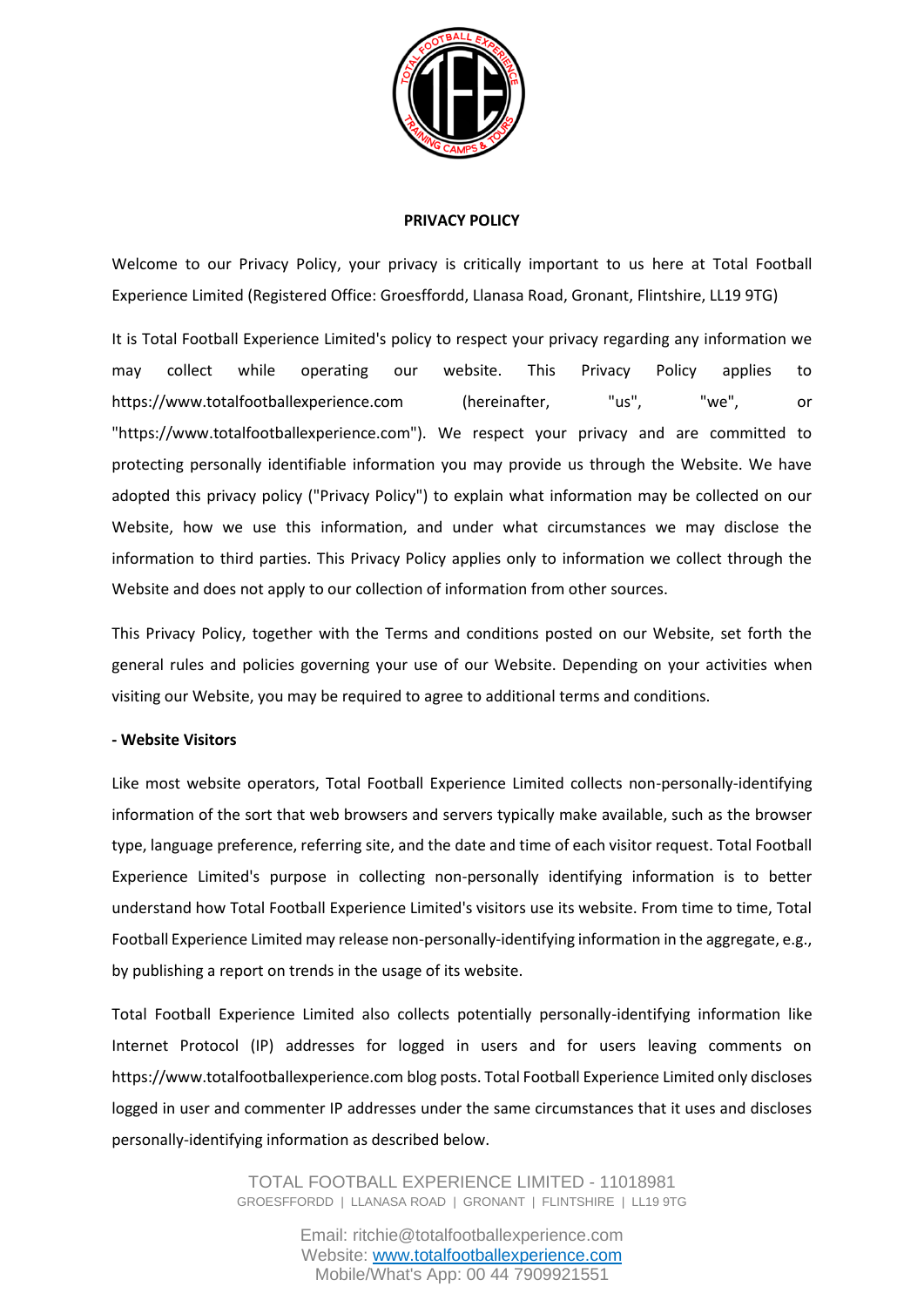

# **- Gathering of Personally-Identifying Information**

Certain visitors to Total Football Experience Limited's websites choose to interact with Total Football Experience Limited in ways that require Total Football Experience Limited to gather personallyidentifying information. The amount and type of information that Total Football Experience Limited gathers depends on the nature of the interaction. For example, we ask visitors who sign up for our mailing list at https://www.totalfootballexperience.com to provide a name and email address.

### **- Security**

The security of your Personal Information is important to us, but remember that no method of transmission over the Internet, or method of electronic storage is 100% secure. While we strive to use commercially acceptable means to protect your Personal Information, we cannot guarantee its absolute security.

### **- Advertisements**

Ads appearing on our website may be delivered to users by advertising partners, who may set cookies. These cookies allow the ad server to recognize your computer each time they send you an online advertisement to compile information about you or others who use your computer. This information allows ad networks to, among other things, deliver targeted advertisements that they believe will be of most interest to you. This Privacy Policy covers the use of cookies by Total Football Experience Limited and does not cover the use of cookies by any advertisers.

#### **- Links To External Sites**

Our Service may contain links to external sites that are not operated by us. If you click on a third-party link, you will be directed to that third party's site. We strongly advise you to review the Privacy Policy and terms and conditions of every site you visit. We have no control over, and assume no responsibility for the content, privacy policies or practices of any third party sites, products or services.

# **- Protection of Certain Personally-Identifying Information**

Total Football Experience Limited discloses potentially personally-identifying and personallyidentifying information only to those of its employees, contractors and affiliated organizations that (i)

> TOTAL FOOTBALL EXPERIENCE LIMITED - 11018981 GROESFFORDD | LLANASA ROAD | GRONANT | FLINTSHIRE | LL19 9TG

> > Email: ritchie@totalfootballexperience.com Website: [www.totalfootballexperience.com](http://www.totalfootballexperience.com/) Mobile/What's App: 00 44 7909921551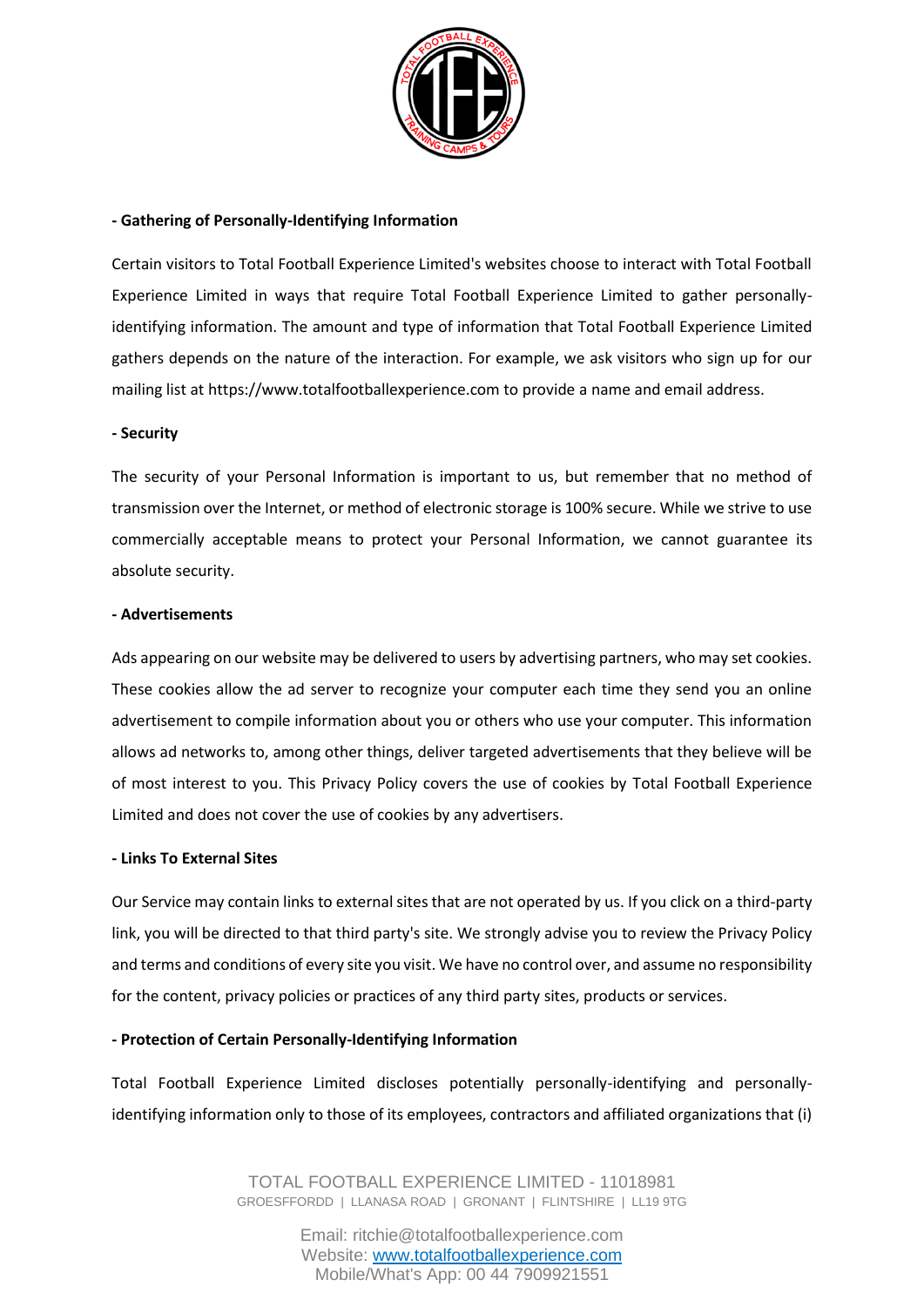

need to know that information in order to process it on Total Football Experience Limited's behalf or to provide services available at Total Football Experience Limited's website, and (ii) that have agreed not to disclose it to others. Some of those employees, contractors and affiliated organizations may be located outside of your home country; by using Total Football Experience Limited's website, you consent to the transfer of such information to them. Total Football Experience Limited will not rent or sell potentially personally-identifying and personally-identifying information to anyone. Other than to its employees, contractors and affiliated organizations, as described above, Total Football Experience Limited discloses potentially personally-identifying and personally-identifying information only in response to a subpoena, court order or other governmental request, or when Total Football Experience Limited believes in good faith that disclosure is reasonably necessary to protect the property or rights of Total Football Experience Limited, third parties or the public at large.

If you are a registered user of https://www.totalfootballexperience.com and have supplied your email address, Total Football Experience Limited may occasionally send you an email to tell you about new features, solicit your feedback, or just keep you up to date with what's going on with Total Football Experience Limited and our products. We primarily use our blog to communicate this type of information, so we expect to keep this type of email to a minimum. If you send us a request (for example via a support email or via one of our feedback mechanisms), we reserve the right to publish it in order to help us clarify or respond to your request or to help us support other users. Total Football Experience Limited takes all measures reasonably necessary to protect against the unauthorized access, use, alteration or destruction of potentially personally-identifying and personally-identifying information.

# **- Affiliate Disclosure**

Our site sometimes uses affiliate links and we may earn a commission from certain links. This does not affect your purchases or the price you may pay.

# **- Cookies**

To enrich and perfect your online experience, Total Football Experience Limited uses "Cookies", similar technologies and services provided by others to display personalized content, appropriate advertising and store your preferences on your computer.

> TOTAL FOOTBALL EXPERIENCE LIMITED - 11018981 GROESFFORDD | LLANASA ROAD | GRONANT | FLINTSHIRE | LL19 9TG

> > Email: ritchie@totalfootballexperience.com Website: [www.totalfootballexperience.com](http://www.totalfootballexperience.com/) Mobile/What's App: 00 44 7909921551